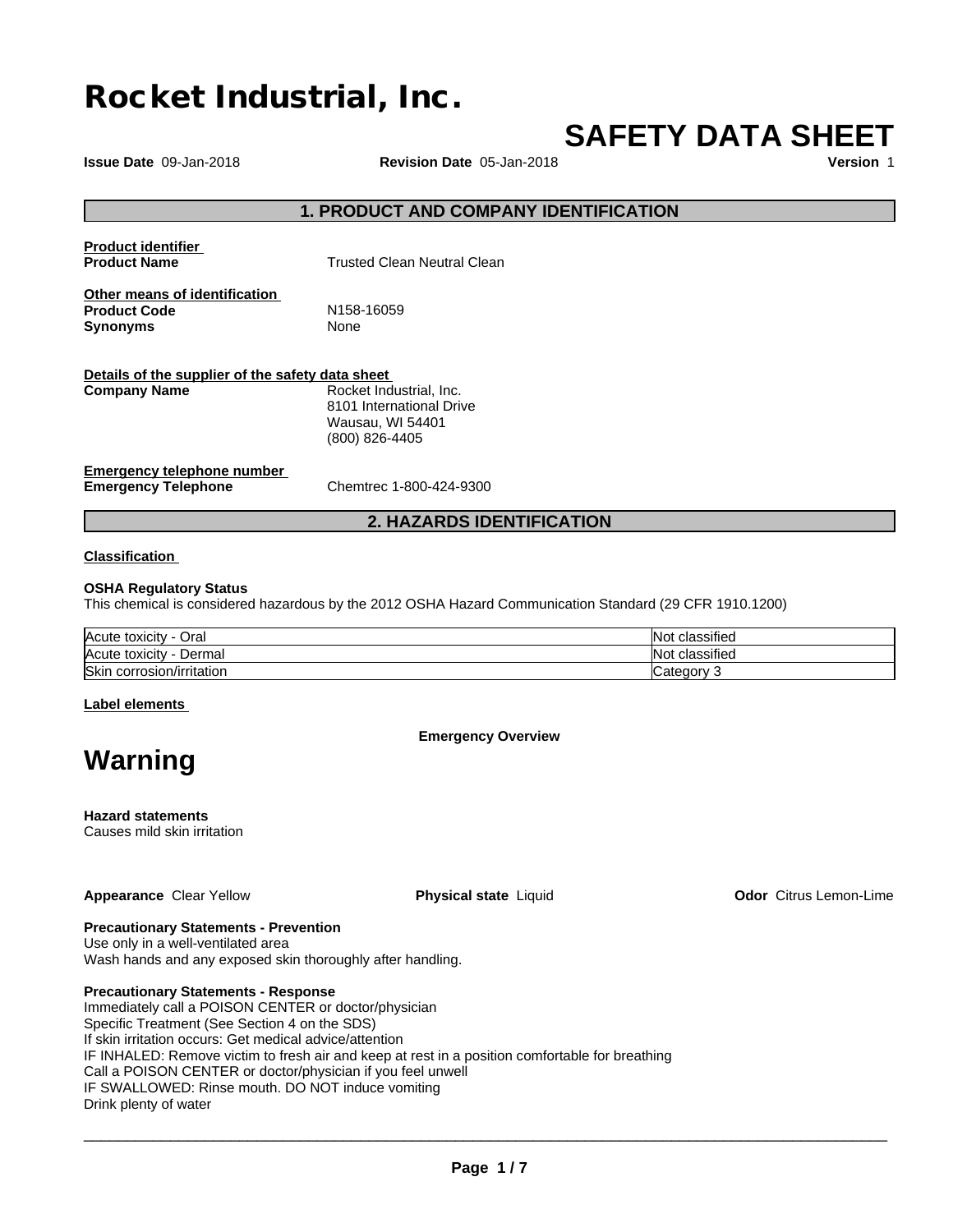Immediately call a POISON CENTER or doctor/physician

#### **Precautionary Statements - Disposal**

Disposal should be in accordance with applicable regional, national and local laws and regulations

## **Hazards not otherwise classified (HNOC)**

## **Other Information**

Unknown Acute Toxicity 0% of the mixture consists of ingredient(s) of unknown toxicity

# **3. COMPOSITION/INFORMATION ON INGREDIENTS**

| Chemical<br>Name        | ີ AS No. | Weight-% | Secret<br>Гим<br>rade |
|-------------------------|----------|----------|-----------------------|
| $1 - T$<br>ΡR<br>$\sim$ | prietar∖ |          |                       |

\*The exact percentage (concentration) of composition has been withheld as a trade secret.

| <b>First aid measures</b>                                                                                                              |  |
|----------------------------------------------------------------------------------------------------------------------------------------|--|
| <b>Skin Contact</b><br>Wash off immediately with soap and plenty of water. If skin irritation persists, see a<br>physician.            |  |
| Eye contact<br>Rinse thoroughly with plenty of water for at least 15 minutes, lifting lower and upper eyelids.<br>Consult a physician. |  |
| Remove to fresh air.<br><b>Inhalation</b>                                                                                              |  |
| Clean mouth with water and drink afterwards plenty of water.<br>Ingestion                                                              |  |
| Most important symptoms and effects, both acute and delayed                                                                            |  |
| Any additional important symptoms and effects are described in Section 11: Toxicology<br><b>Symptoms</b><br>Information.               |  |
| Indication of any immediate medical attention and special treatment needed                                                             |  |
| Treat symptomatically.<br>Note to physicians                                                                                           |  |

# **5. FIRE-FIGHTING MEASURES**

#### **Suitable extinguishing media**

Use extinguishing measures that are appropriate to local circumstances and the surrounding environment.

**Unsuitable extinguishing media** Caution: Use of water spray when fighting fire may be inefficient.

#### **Specific hazards arising from the chemical**

No Information available.

**Explosion data Sensitivity to Mechanical Impact** None. **Sensitivity to Static Discharge** None.

#### **Protective equipment and precautions for firefighters**

As in any fire, wear self-contained breathing apparatus pressure-demand, MSHA/NIOSH (approved or equivalent) and full protective gear.

# **6. ACCIDENTAL RELEASE MEASURES**

**Personal precautions, protective equipment and emergency procedures**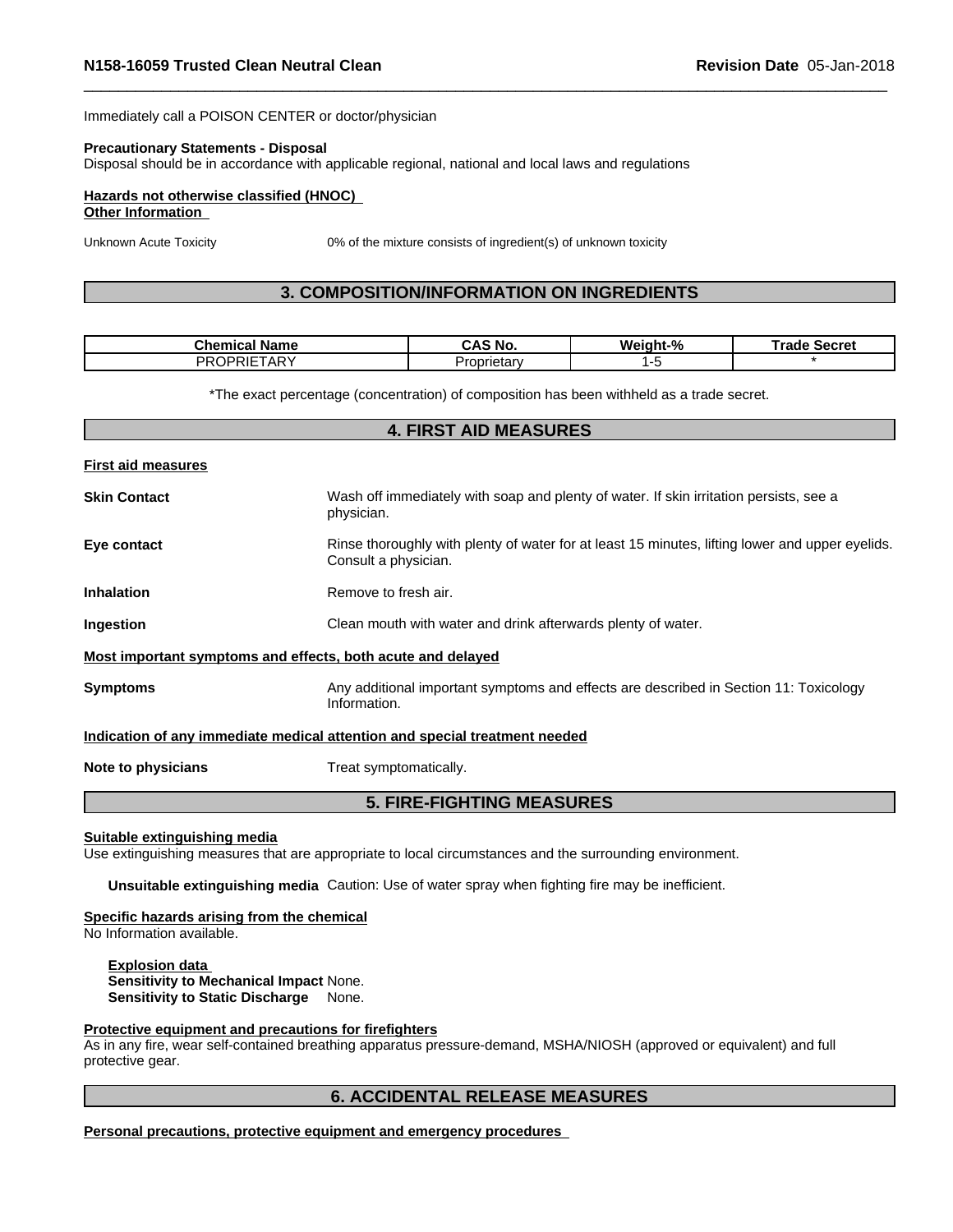| <b>Personal precautions</b>                                  | Ensure adequate ventilation, especially in confined areas.                                                                                                                                                                                            |  |  |  |
|--------------------------------------------------------------|-------------------------------------------------------------------------------------------------------------------------------------------------------------------------------------------------------------------------------------------------------|--|--|--|
| <b>Environmental precautions</b>                             |                                                                                                                                                                                                                                                       |  |  |  |
| <b>Environmental precautions</b>                             | Do not allow into any storm sewer drains, lakes, streams, ponds, estuaries, oceans or other<br>surface water bodies. Should not be released into the environment. Dispose of according to<br>all local city, state and federal rules and regulations. |  |  |  |
| Methods and material for containment and cleaning up         |                                                                                                                                                                                                                                                       |  |  |  |
| <b>Methods for containment</b>                               | Prevent further leakage or spillage if safe to do so.                                                                                                                                                                                                 |  |  |  |
| Methods for cleaning up                                      | Pick up and transfer to properly labeled containers.                                                                                                                                                                                                  |  |  |  |
|                                                              | 7. HANDLING AND STORAGE                                                                                                                                                                                                                               |  |  |  |
| <b>Precautions for safe handling</b>                         |                                                                                                                                                                                                                                                       |  |  |  |
| Advice on safe handling                                      | Handle in accordance with good industrial hygiene and safety practice.                                                                                                                                                                                |  |  |  |
| Conditions for safe storage, including any incompatibilities |                                                                                                                                                                                                                                                       |  |  |  |
| <b>Storage Conditions</b>                                    | Keep containers tightly closed in a dry, cool and well-ventilated place.                                                                                                                                                                              |  |  |  |
| Incompatible materials                                       | None known based on information supplied.                                                                                                                                                                                                             |  |  |  |
|                                                              | 8. EXPOSURE CONTROLS/PERSONAL PROTECTION                                                                                                                                                                                                              |  |  |  |
| <b>Control parameters</b>                                    |                                                                                                                                                                                                                                                       |  |  |  |
| <b>Appropriate engineering controls</b>                      |                                                                                                                                                                                                                                                       |  |  |  |
| <b>Engineering Controls</b>                                  | Showers, Eyewash stations & Ventilation systems.                                                                                                                                                                                                      |  |  |  |
|                                                              | Individual protection measures, such as personal protective equipment                                                                                                                                                                                 |  |  |  |
| <b>Eye/face protection</b>                                   | Wear safety glasses with side shields (or goggles).                                                                                                                                                                                                   |  |  |  |
| Skin and body protection                                     | Wear protective gloves and protective clothing if needed.                                                                                                                                                                                             |  |  |  |
| <b>Respiratory protection</b>                                | Ensure adequate ventilation, especially in confined areas. In case of insufficient ventilation,<br>wear suitable respiratory equipment. If irritation is experienced, move to a well ventilated<br>area.                                              |  |  |  |
| <b>General Hygiene</b>                                       | Handle in accordance with good industrial hygiene and safety practice.                                                                                                                                                                                |  |  |  |
|                                                              | 9. PHYSICAL AND CHEMICAL PROPERTIES                                                                                                                                                                                                                   |  |  |  |

# **Information on basic physical and chemical properties**

**Physical state Liquid Liquid Clear Yellow**<br>Yellow **Color Color Color Property Property Property Property Property Property Property Property Property Property Property Property Property Property Property Property Property Property Citrus Lemon-Lime No Information available** 

| <b>Property</b>               | Values                   | Remarks • N |
|-------------------------------|--------------------------|-------------|
| рH                            | $6.25 - 8.25$            |             |
| <b>Specific Gravity</b>       | 1.0004                   |             |
| <b>Viscosity</b>              | $< 25$ cP @ 25°C         |             |
| Melting point/freezing point  | No Information available |             |
| <b>Flash point</b>            | above 200F               |             |
| Boiling point / boiling range | 212 $\degree$ F          |             |

**Remarks** • Method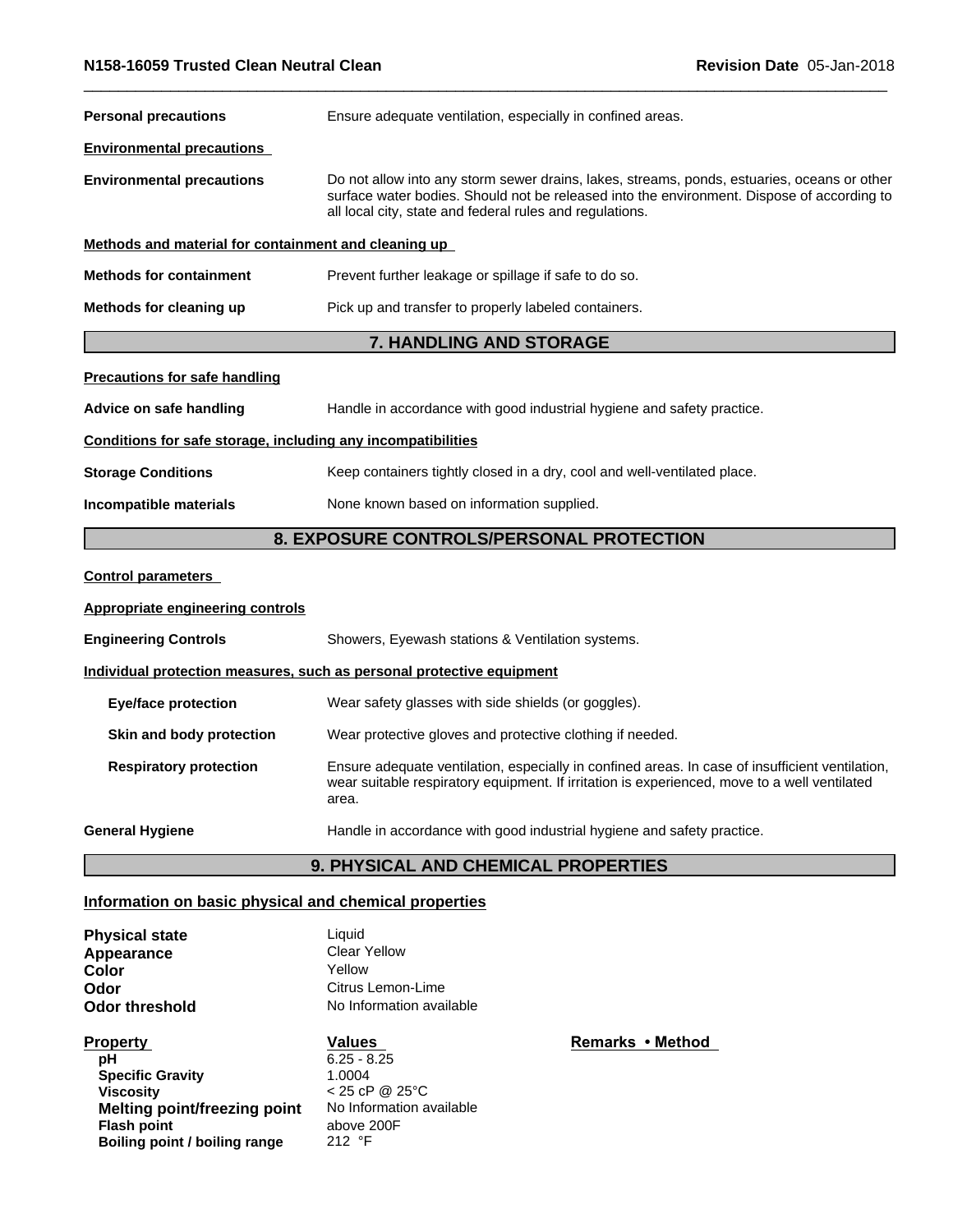| <b>Evaporation rate</b>           | No Information available |
|-----------------------------------|--------------------------|
| Flammability (solid, gas)         | No data available        |
| <b>Flammability Limits in Air</b> |                          |
| <b>Upper flammability limit:</b>  | No Information available |
| Lower flammability limit:         | No Information available |
| Vapor pressure                    | No Information available |
| Vapor density                     | No Information available |
| <b>Water solubility</b>           | Complete                 |
| <b>Partition coefficient</b>      | No Information available |
| <b>Autoignition temperature</b>   | No Information available |
| <b>Decomposition temperature</b>  | No Information available |

# **Other Information**

| <b>Density Lbs/Gal</b> | 8.33           |
|------------------------|----------------|
| <b>VOC Content (%)</b> | Not Applicable |

# **10. STABILITY AND REACTIVITY**

#### **Reactivity**

No data available

## **Chemical stability**

Stable under recommended storage conditions.

## **Possibility of Hazardous Reactions**

None under normal processing.

#### **Conditions to avoid**

Extremes of temperature and direct sunlight.

#### **Incompatible materials**

None known based on information supplied.

#### **Hazardous Decomposition Products**

None known based on information supplied.

# **11. TOXICOLOGICAL INFORMATION**

#### **Information on likely routes of exposure**

## **Product Information**

| Avoid breathing vapors or mists. Inhalation of vapors in high concentration may cause<br>irritation of respiratory system. |
|----------------------------------------------------------------------------------------------------------------------------|
| Avoid contact with eyes. Contact with eyes may cause irritation or burns.                                                  |
| Prolonged or repeated contact may dry skin and cause irritation.                                                           |
| Do not taste or swallow. May cause gastro intestinal irritation.                                                           |
|                                                                                                                            |

| <b>Chemical Name</b> | Oral LD50           | Dermal LD50      | <b>Inhalation LC50</b> |
|----------------------|---------------------|------------------|------------------------|
| <b>PROPRIETARY</b>   | ์ Rat<br>2546 mg/kg | 1844 mg/kg (Rat) |                        |
|                      |                     |                  |                        |

#### **Information on toxicological effects**

**Symptoms** No Information available.

## **Delayed and immediate effects as well as chronic effects from short and long-term exposure**

**Irritation** MAY CAUSE SKIN IRRITATION. **Sensitization** No Information available.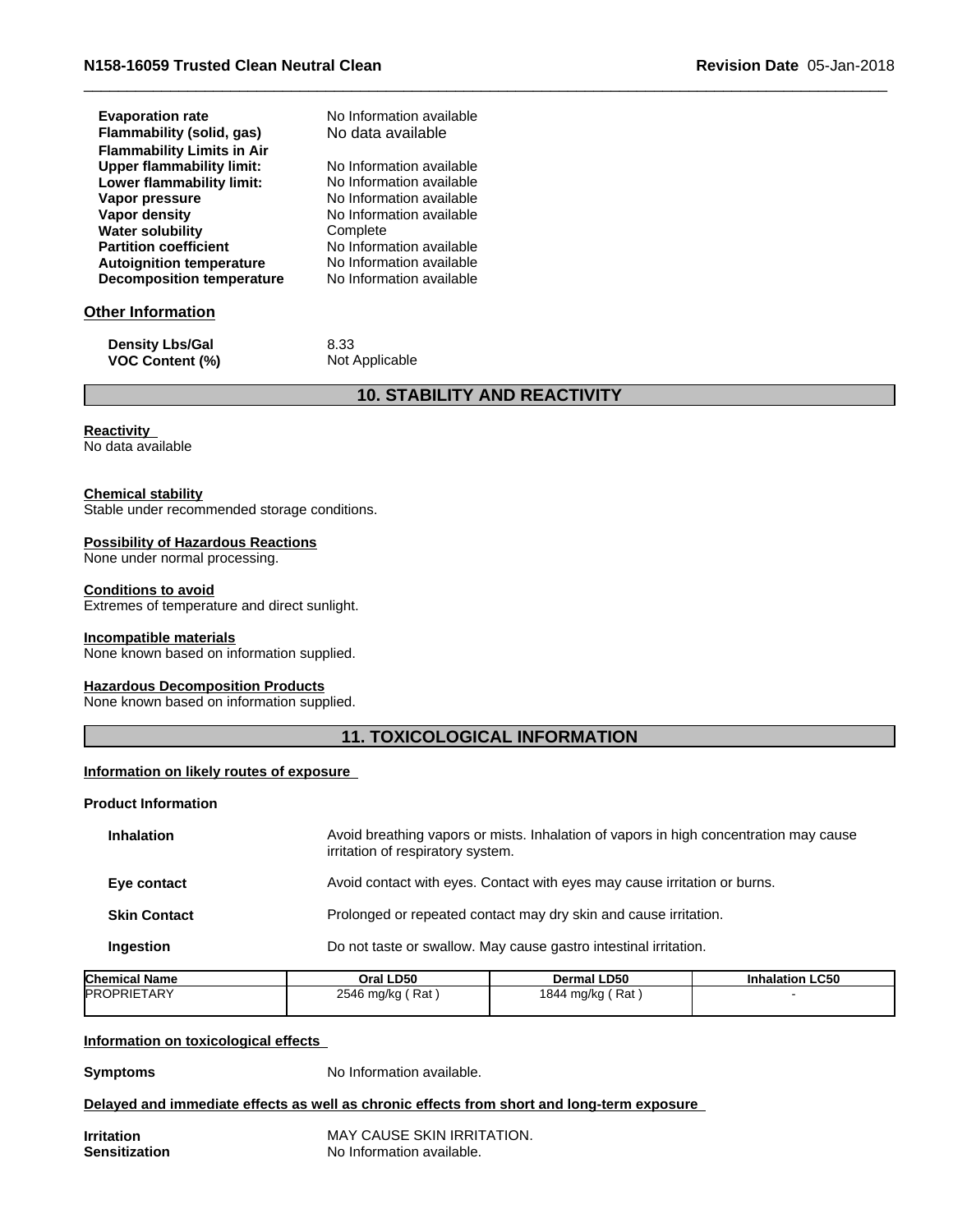| Germ cell mutagenicity                               | No Information available. |  |  |
|------------------------------------------------------|---------------------------|--|--|
| Carcinogenicity                                      | No Information available. |  |  |
| <b>Reproductive toxicity</b>                         | No Information available. |  |  |
| <b>STOT - single exposure</b>                        | No Information available. |  |  |
| <b>STOT - repeated exposure</b>                      | No Information available. |  |  |
| <b>Aspiration hazard</b>                             | No Information available. |  |  |
|                                                      |                           |  |  |
| Numerical measures of toxicity - Product Information |                           |  |  |

**Unknown Acute Toxicity** 0% of the mixture consists of ingredient(s) of unknown toxicity

#### **The following values are calculated based on chapter 3.1 of the GHS document** . **ATEmix** (dermal)

# **12. ECOLOGICAL INFORMATION**

## **Ecotoxicity**

0.01% of the mixture consists of components(s) of unknown hazards to the aquatic environment

| <b>Chemical Name</b>          | Algae/aquatic plants               | Fish                                | Crustacea                         |
|-------------------------------|------------------------------------|-------------------------------------|-----------------------------------|
| <b>PROPRIETARY</b>            |                                    | 32.15: 96 h Rainbow Trout mg/L      |                                   |
|                               |                                    | <b>LC50</b>                         |                                   |
| Sodium Alpha Olefin Sulfonate |                                    | 1.0 - 10.0: 96 h Brachydanio rerio  |                                   |
| 68439-57-6                    |                                    | mg/L LC50 static 12.2: 96 h         |                                   |
|                               |                                    | Brachydanio rerio mg/L LC50         |                                   |
|                               |                                    | semi-static                         |                                   |
| Sodium Chloride               |                                    | 5560 - 6080: 96 h Lepomis           | 340.7 - 469.2: 48 h Daphnia magna |
| 7647-14-5                     |                                    | macrochirus mg/L LC50               | mg/L EC50 Static 1000: 48 h       |
|                               |                                    | flow-through 12946: 96 h Lepomis    | Daphnia magna mg/L EC50           |
|                               |                                    | macrochirus mg/L LC50 static 6020   |                                   |
|                               |                                    | - 7070: 96 h Pimephales promelas    |                                   |
|                               |                                    | mg/L LC50 static 7050: 96 h         |                                   |
|                               |                                    | Pimephales promelas mg/L LC50       |                                   |
|                               |                                    | semi-static 4747 - 7824: 96 h       |                                   |
|                               |                                    | Oncorhynchus mykiss mg/L LC50       |                                   |
|                               |                                    | flow-through 6420 - 6700: 96 h      |                                   |
|                               |                                    | Pimephales promelas mg/L LC50       |                                   |
|                               |                                    | static                              |                                   |
| Sodium Sulfate                |                                    | 3040 - 4380: 96 h Lepomis           | 2564: 48 h Daphnia magna mg/L     |
| 7757-82-6                     |                                    | macrochirus mg/L LC50 static        | EC50 630: 96 h Daphnia magna      |
|                               |                                    | 13500: 96 h Lepomis macrochirus     | mg/L EC50                         |
|                               |                                    | mg/L LC50 13500 - 14500: 96 h       |                                   |
|                               |                                    | Pimephales promelas mg/L LC50       |                                   |
|                               |                                    | 6800: 96 h Pimephales promelas      |                                   |
|                               |                                    | mg/L LC50 static                    |                                   |
| Methyl Chloro Isothiazolinone | $0.03 - 0.13$ : 96 h               | 1.6: 96 h Oncorhynchus mykiss       | 0.12 - 0.3: 48 h Daphnia magna    |
| 26172-55-4                    | Pseudokirchneriella subcapitata    | mg/L LC50 semi-static               | mg/L EC50 Flow through 0.71 -     |
|                               | mg/L EC50 static 0.11 - 0.16: 72 h |                                     | 0.99: 48 h Daphnia magna mg/L     |
|                               | Pseudokirchneriella subcapitata    |                                     | EC50 Static 4.71: 48 h Daphnia    |
|                               | mg/L EC50 static 0.31: 120 h       |                                     | magna mg/L EC50                   |
|                               | Anabaena flos-aquae mg/L EC50      |                                     |                                   |
| Magnesium Chloride            | 2200: 72 h Desmodesmus             | 1970 - 3880: 96 h Pimephales        | 140: 48 h Daphnia magna mg/L      |
| 7786-30-3                     | subspicatus mg/L EC50              | promelas mg/L LC50 static 4210: 96  | EC50 Static 1400: 24 h Daphnia    |
|                               |                                    | h Gambusia affinis mg/L LC50 static | magna mg/L EC50                   |

# **Persistence and degradability**

No Information available.

#### **Bioaccumulation**

No Information available.

# **Other adverse effects** No Information available

# **13. DISPOSAL CONSIDERATIONS**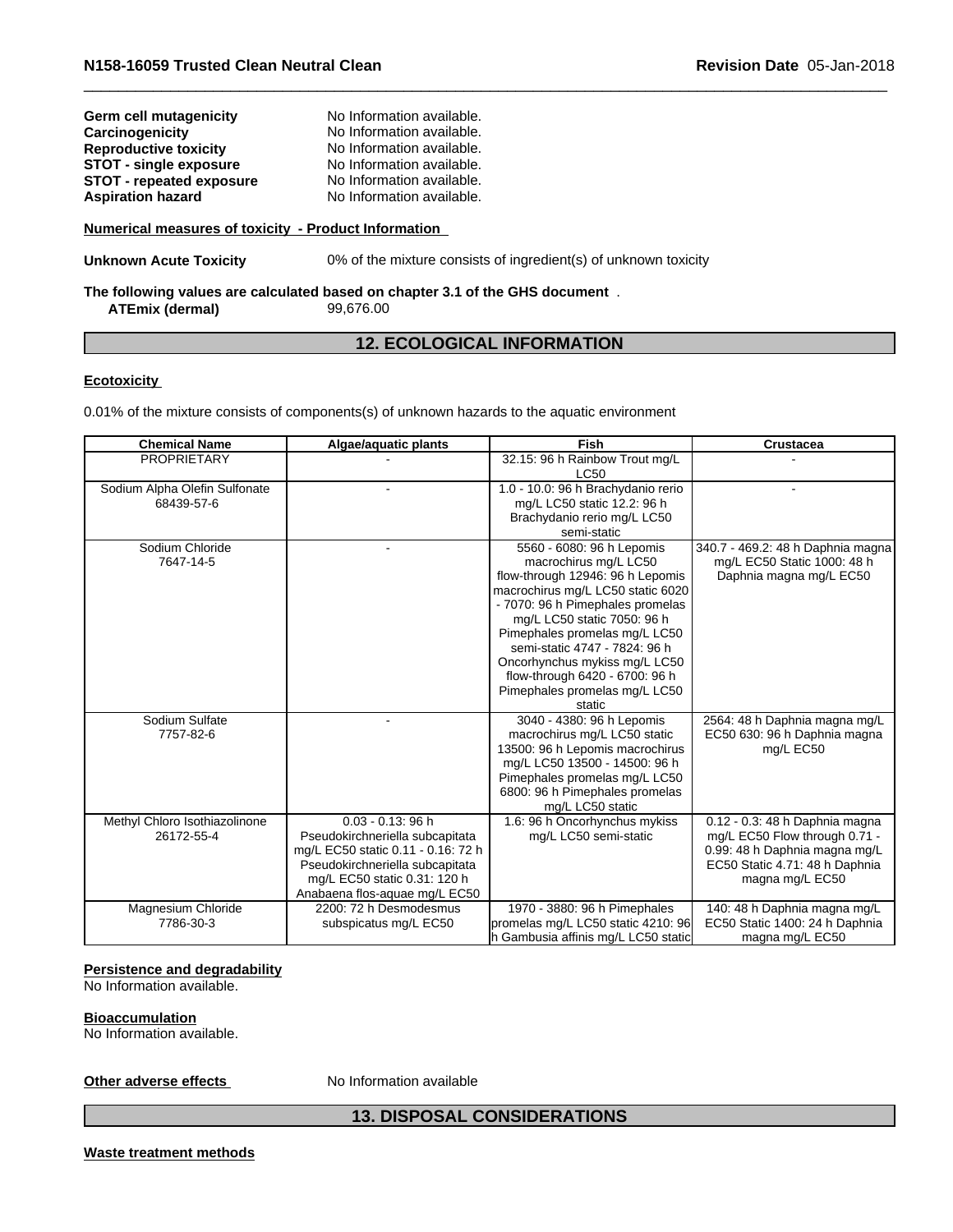| Disposal of wastes     | Disposal should be in accordance with applicable regional, national and local laws and<br>regulations. |
|------------------------|--------------------------------------------------------------------------------------------------------|
| Contaminated packaging | Do not reuse container.                                                                                |

This product contains one or more substances that are listed with the State of California as a hazardous waste.

# **14. TRANSPORT INFORMATION**

The basic description below is specific to the container size. This information is provided for at a glance DOT information. Please refer to the container and/or shipping papers for the appropriate shipping description before tendering this material for shipment. For additional information, please contact the distributor listed in section 1 of this SDS.

| $\underline{$ | Not regulated |
|---------------|---------------|
| <b>TDG</b>    | Not regulated |

# **15. REGULATORY INFORMATION**

| <b>International Inventories</b> |          |  |
|----------------------------------|----------|--|
| TSCA                             | Complies |  |
| <b>DSL/NDSL</b>                  | Complies |  |

#### **Legend:**

 **TSCA** - United States Toxic Substances Control Act Section 8(b) Inventory  **DSL/NDSL** - Canadian Domestic Substances List/Non-Domestic Substances List

#### **US Federal Regulations**

## **SARA 313**

Section 313 of Title III of the Superfund Amendments and Reauthorization Act of 1986 (SARA). This product does not contain any chemicals which are subject to the reporting requirements of the Act and Title 40 of the Code of Federal Regulations, Part 372

| <b>SARA 311/312 Hazard Categories</b> |  |
|---------------------------------------|--|
|                                       |  |

| Acute health hazard               | No  |
|-----------------------------------|-----|
| <b>Chronic Health Hazard</b>      | N٥  |
| Fire hazard                       | N٥  |
| Sudden release of pressure hazard | No. |
| <b>Reactive Hazard</b>            | N٥  |

#### **CWA** (Clean Water Act)

This product does not contain any substances regulated as pollutants pursuant to the Clean Water Act (40 CFR 122.21 and 40 CFR 122.42)

#### **CERCLA**

ſ

This material, as supplied, does not contain any substances regulated as hazardous substances under the Comprehensive Environmental Response Compensation and Liability Act (CERCLA) (40 CFR 302) or the Superfund Amendments and Reauthorization Act (SARA) (40 CFR 355). There may be specific reporting requirements at the local, regional, or state level pertaining to releases of this material

# **US State Regulations**

## **California Proposition 65**

This product has been evaluated and does not require warning labeling under California Proposition 65.

#### **U.S. State Right-to-Know Regulations**

| Chemica<br>Name<br>Ν۵ι | Massach<br>sachusetts<br>larcay | `vivania<br><u> Вари</u> |
|------------------------|---------------------------------|--------------------------|
|------------------------|---------------------------------|--------------------------|